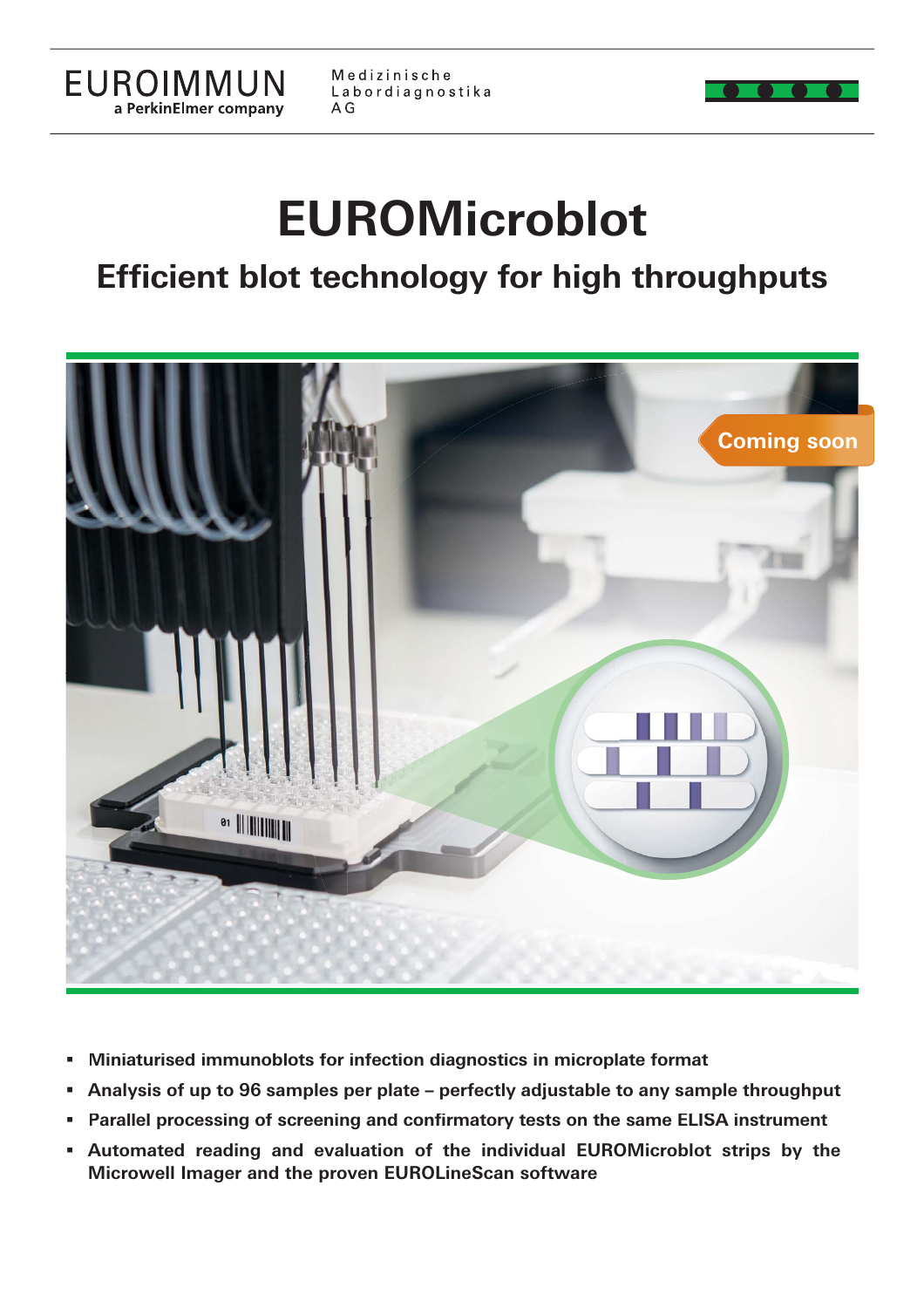### **EUROMicroblot – efficient blot technology**

EUROMicroblots are miniaturised multiparameter line blots in a 96-well microplate format. The microplate wells contain test strips that are printed with purified, pathogen-specific antigens and with controls at defined positions. The break-off wells can be separated individually so that the number of analyses can be flexibly adapted to the actual need. By providing the immunoblot in a microplate format, screening and confirmatory tests can be processed in parallel on the same automated ELISA system and free capacities on the instrument can be used optimally. The subsequent evaluation is carried out fully automatically by the Microwell Imager and the EUROLineScan software.



#### **Reduction of manual steps for even more safety in the entire process**

The ready-to-use reagents are optimally suited for automated processing and can be loaded directly into the instrument without time-consuming decanting. Thanks to automatic barcode recognition of samples, plates and reagents, traceability is ensured throughout the entire process and all data can be reliably merged.



#### **New technology with proven quality**

62 and 58 certified quality assessment samples from two different reference laboratories were investigated using the EUROMicroblot Anti-Borrelia (IgG) and EUROMicroblot Anti-Borrelia (IgM), respectively. Compared to the specified target values of the QA institutes, positive agreement was 100 % (IgG, IgM) and negative agreement was 97.0 % (IgG) and 100 % (IgM).

| <b>Test system</b>                                               |          | Anti-Borrelia burgdorferi sensu<br>lato characterisation by RfB/CSCQ |          |
|------------------------------------------------------------------|----------|----------------------------------------------------------------------|----------|
|                                                                  |          | positive                                                             | negative |
| <b>EUROMicroblot</b><br><b>Anti-Borrelia</b><br>$(lgG); n = 62$  | positive | 28                                                                   |          |
|                                                                  | negative |                                                                      | 33       |
| <b>EUROMicroblot</b><br><b>Anti-Borrelia</b><br>$(lqM)$ ; n = 58 | positive | 6                                                                    |          |
|                                                                  | negative |                                                                      | 52       |

RfB: Reference Institute for Bioanalytics; CSCQ: Swiss Centre for Quality Control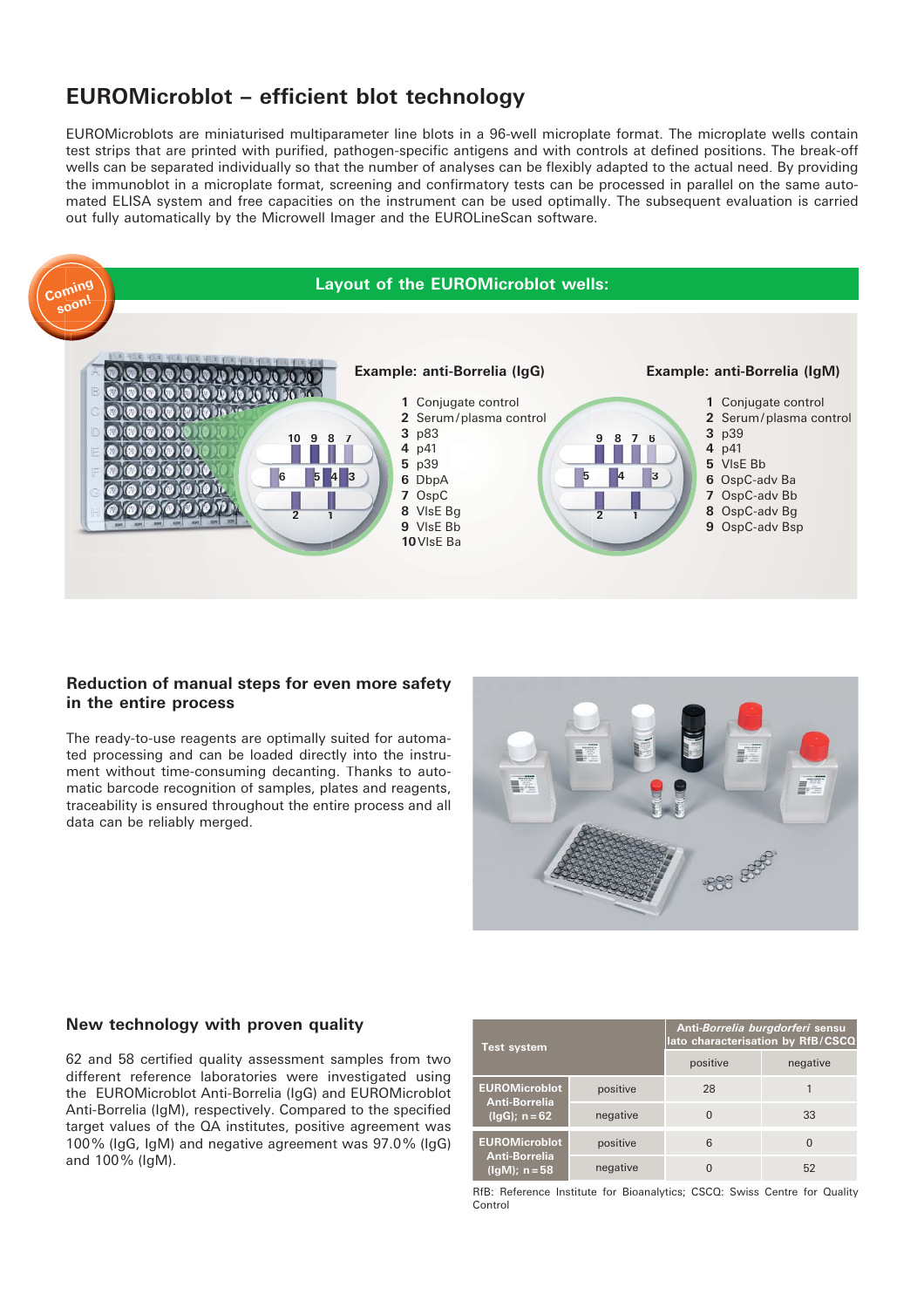For fully automated processing of EUROMicroblots, ELISA platforms with different sample capacities and throughputs are available. EUROMicroblots have been validated on the EUROLabWorkstation ELISA as well as the EUROIMMUN Analyzer I and I-2P and can be processed on these instruments in one run together with ELISA tests.



#### **Example workflows for Borrelia diagnostics with the EUROIMMUN Analyzer I**

| <b>Test</b>                                                                                                                                                      | Number of<br>patient samples | Instrument runtime<br>hh:mm | <b>Number of tests</b><br>per hour |
|------------------------------------------------------------------------------------------------------------------------------------------------------------------|------------------------------|-----------------------------|------------------------------------|
| 50 ELISAs Anti-Borrelia (IqG/IqM),<br>10 ELISAs Anti-EBV-CA (IgG/IgM),<br>10 ELISAs Anti-Treponema pall. (IgG/IgM),<br>16 EUROMicroblots Anti-Borrelia (IqG/IqM) | 86                           | 4:45                        | 18                                 |
| Only EUROMicroblots Anti-Borrelia (IqG/IqM)                                                                                                                      | 94                           | 3:31                        | 27                                 |

#### Example workflows for *Borrelia* diagnostics with the EUROLabWorkstation ELISA

| <b>Test</b>                                                                                                                                                       | Number of<br>patient samples | Instrument runtime<br>hh:mm | <b>Number of tests</b><br>per hour |
|-------------------------------------------------------------------------------------------------------------------------------------------------------------------|------------------------------|-----------------------------|------------------------------------|
| 250 ELISAs Anti-Borrelia (IgG/IgM),<br>50 ELISAs Anti-EBV-CA (IgG/IgM),<br>80 ELISAs Anti-Treponema pall. (IgG/IgM),<br>80 EUROMicroblots Anti-Borrelia (IqG/IqM) | 460                          | 4:51                        | 95                                 |
| Only EUROMicroblots Anti-Borrelia (IqG/IqM)                                                                                                                       | 94                           | 2:13                        | 42                                 |

#### **Image acquisition with the Microwell Imager**

The Microwell Imager is a compact benchtop device for efficient acquisition of images of incubated EUROMicroblots. The proven EUROLineScan software enables user-friendly operation of the Microwell Imager and convenient evaluation of the recorded blot bands. The intelligent image pre-processing enables optimal integration into the automated processing of EUROMicroblots. Due to the integrated barcode scanner, reliable assignment of samples is ensured.